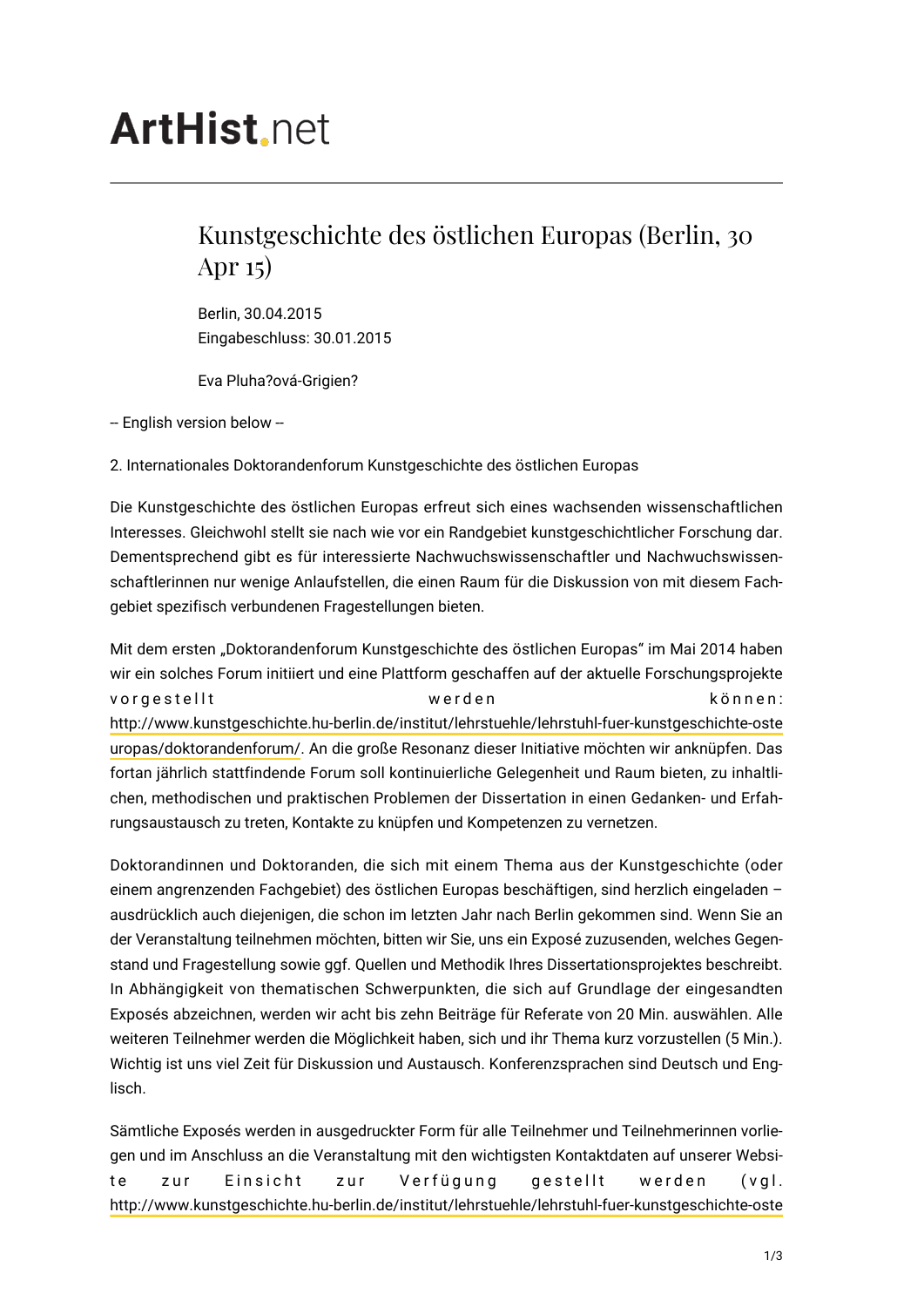[uropas/doktorandenforum/](http://www.kunstgeschichte.hu-berlin.de/institut/lehrstuehle/lehrstuhl-fuer-kunstgeschichte-osteuropas/doktorandenforum/)). Bitte senden Sie Ihr Exposé in einem Umfang von etwa 4000 Zeichen (incl. Leerzeichen) mit einigen knappen Informationen zu Ihrer Person sowie den Kontaktdetails bis zum 30. Januar 2015 an:

Prof. Dr. Michaela Marek (michaela.marek@culture.hu-berlin.de) Eva Pluhařová-Grigienė, M.A. (pluharova@hu-berlin.de)

Das Doktorandenforum wird organisiert vom Lehrstuhl für Kunstgeschichte Osteuropas der Humboldt-Universität zu Berlin und findet am 30. April 2015 in Berlin statt. Referenten und Referentinnen kann auf Antrag ein begrenzter Reisekostenzuschuss gewährt werden. Alle anderen Teilnehmerinnen und Teilnehmer müssen wir bitten, Reise- und Unterbringungskosten selbst zu tragen.

------

Second International Forum for doctoral candidates in East European art history Berlin

Deadline: January 30, 2015

East European art history has recently been enjoying a surge of academic interest, however, within art historical research it remains a marginal area. Accordingly, there are only few suitable platforms for young academics to discuss issues focusing on this subject area.

With the first "International Forum for doctoral candidates of art history of Eastern Europe" in May 2014 we have initiated such a forum and provided a platform for presentations of current research projects:

[http://www.kunstgeschichte.hu-berlin.de/institut/lehrstuehle/lehrstuhl-fuer-kunstgeschichte-oste](http://www.kunstgeschichte.hu-berlin.de/institut/lehrstuehle/lehrstuhl-fuer-kunstgeschichte-osteuropas/doktorandenforum/) [uropas/doktorandenforum/](http://www.kunstgeschichte.hu-berlin.de/institut/lehrstuehle/lehrstuhl-fuer-kunstgeschichte-osteuropas/doktorandenforum/). We would like to build on the great response to this initiative. From this point onwards we will establish the forum as an annual event, with the aim to give a regular opportunity to discuss conceptual, methodical and practical problems regarding their dissertations, to network, and to share competences.

Doctoral candidates dealing with a topic in East European art history (or a neighboring discipline) are cordially invited to submit a conference proposal. We also expressly welcome papers from those who participated last year.

If you are interested in taking part in the event, please send us a conference proposal outlining the issue as well as possibly the sources and methodology of your dissertation project. Dependent on the thematic focuses resulting from the proposals submitted we will select 8 to 10 contributions for twenty-minute presentations. The other participants will have the opportunity to briefly introduce themselves and their topics (5 minutes). Plenty of time will be left for discussions and the exchange of the ideas. The languages of the conference are German and English.

All proposals will be available for the participants as printed copies, and subsequent to the event will be published with basic contact details on our website (see [http://www.kunstgeschichte.hu-berlin.de/institut/lehrstuehle/lehrstuhl-fuer-kunstgeschichte-oste](http://www.kunstgeschichte.hu-berlin.de/institut/lehrstuehle/lehrstuhl-fuer-kunstgeschichte-osteuropas/doktorandenforum/) [uropas/doktorandenforum/\)](http://www.kunstgeschichte.hu-berlin.de/institut/lehrstuehle/lehrstuhl-fuer-kunstgeschichte-osteuropas/doktorandenforum/).

Please submit your proposal of ca. 4000 characters (including blanks) and some personal information as well as contact details by January 30, 2015 to: